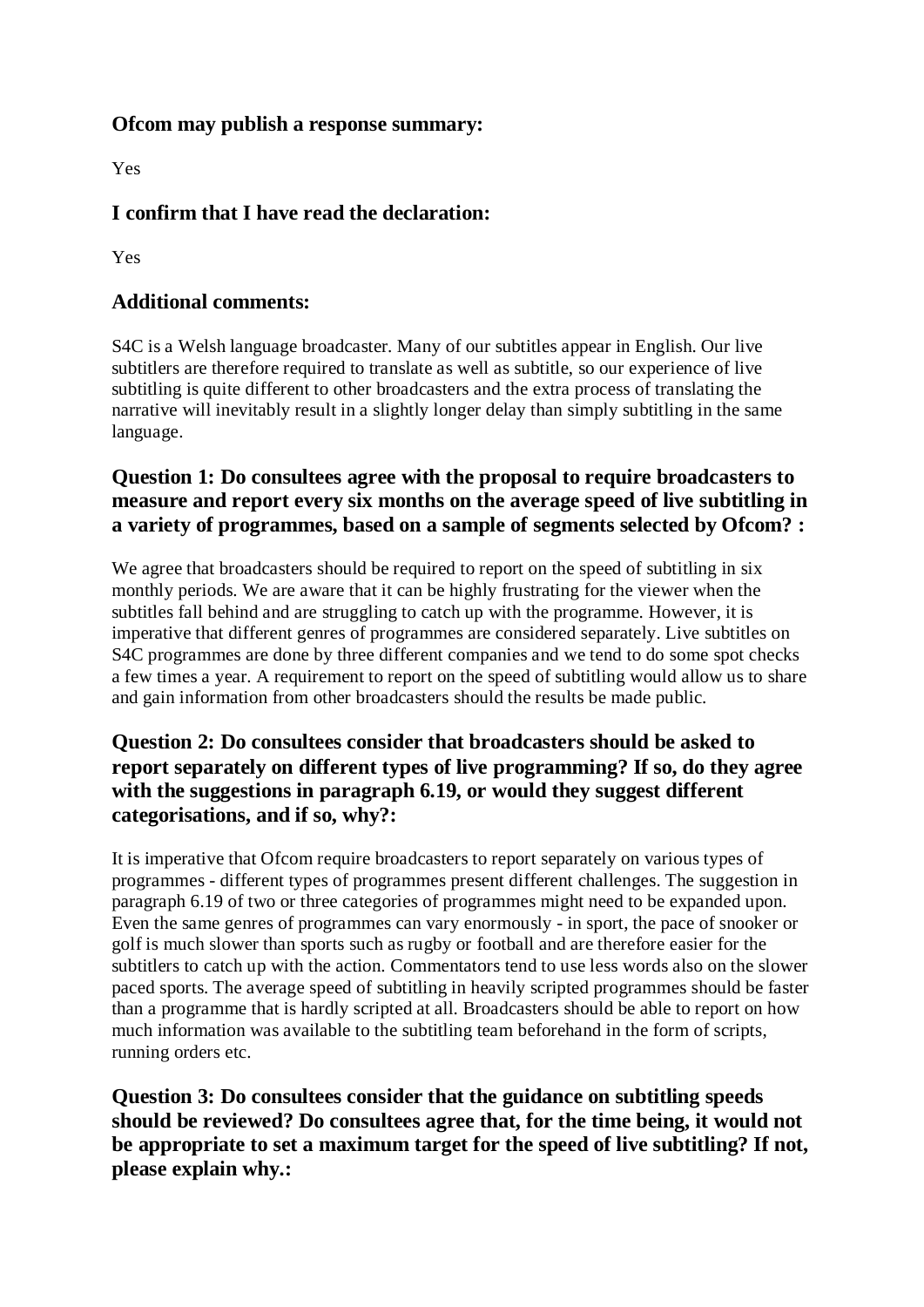The age-old debate of speed versus accuracy applies here.We do not feel that it would be appropriate to set a maximum target for the speed of live subtitling as there are so many variations in the types of programmes that require live subtitling. If subtitlers were pressured into achieving specific speeds for every programme, it is possible that might impact on the accuracy of subtitles and therefore cause more frustration to the viewer who relies on the subtitles if they become incomprehensible.

## **Question 4: Do consultees agree that it would not be appropriate at this stage to set a maximum target for latency? If not, please explain why.:**

Again, we do not feel that it would be appropriate to set a maximum target for latency as there are so many variations in the types of programmes that require live subtitling. Latency is not such a problem with some programmes such as chat shows as it is in fast paced programmes such as a rugby game, for example. The subtitles need to appear as the action is happening in such programmes. We have been experimenting with different types of live subtitles over the last few weeks and have found that due to the translation element, latency is inevitable, therefore commentary-type subtitles, which explain the action on the field, work better with some programmes than subtitles which attempt to track the spoken words.

#### **Question 5: Do consultees agree with the proposal to require broadcasters to measure and report every six months on error rates, on the basis of excerpts selected by Ofcom from a range of programmes?:**

We agree that it would be beneficial to all if broadcasters were required to report on error rates twice a year. All subtitling errors are logged at S4C and reported on. More often than not, these errors are technical and our technical staff are usually able to respond quickly when such problems arise. It would be beneficial to us to share and gain information with other broadcasters should Ofcom decide to share the information gathered.

# **Question 6: Do consultees have any views on the advantages and disadvantages of scrolling versus block subtitles for live-subtitled programmes? Taking account of both the advantages and disadvantages, which approach would consultees prefer, and why?:**

We are very much in favour of block subtitles. Although scrolling subtitles might appear on screen very slightly earlier than block subtitles, the experience of reading scrolling subtitles requires more concentration from the viewer and can take their attention from the picture on screen. We have found that very often, the viewer can guess the narrative from looking at what is happening on screen. This also enriches the viewing experience as the viewer gets so much more out of the programme - for example, facial expressions and so on add so much to a programme but can be difficult to convey in subtitles.

**Question 7: What are the factors that might facilitate or hinder the insertion of a delay in live transmissions sufficient to improve the quality of subtitling? Ofcom would particularly welcome the views of broadcasters on this question.:**